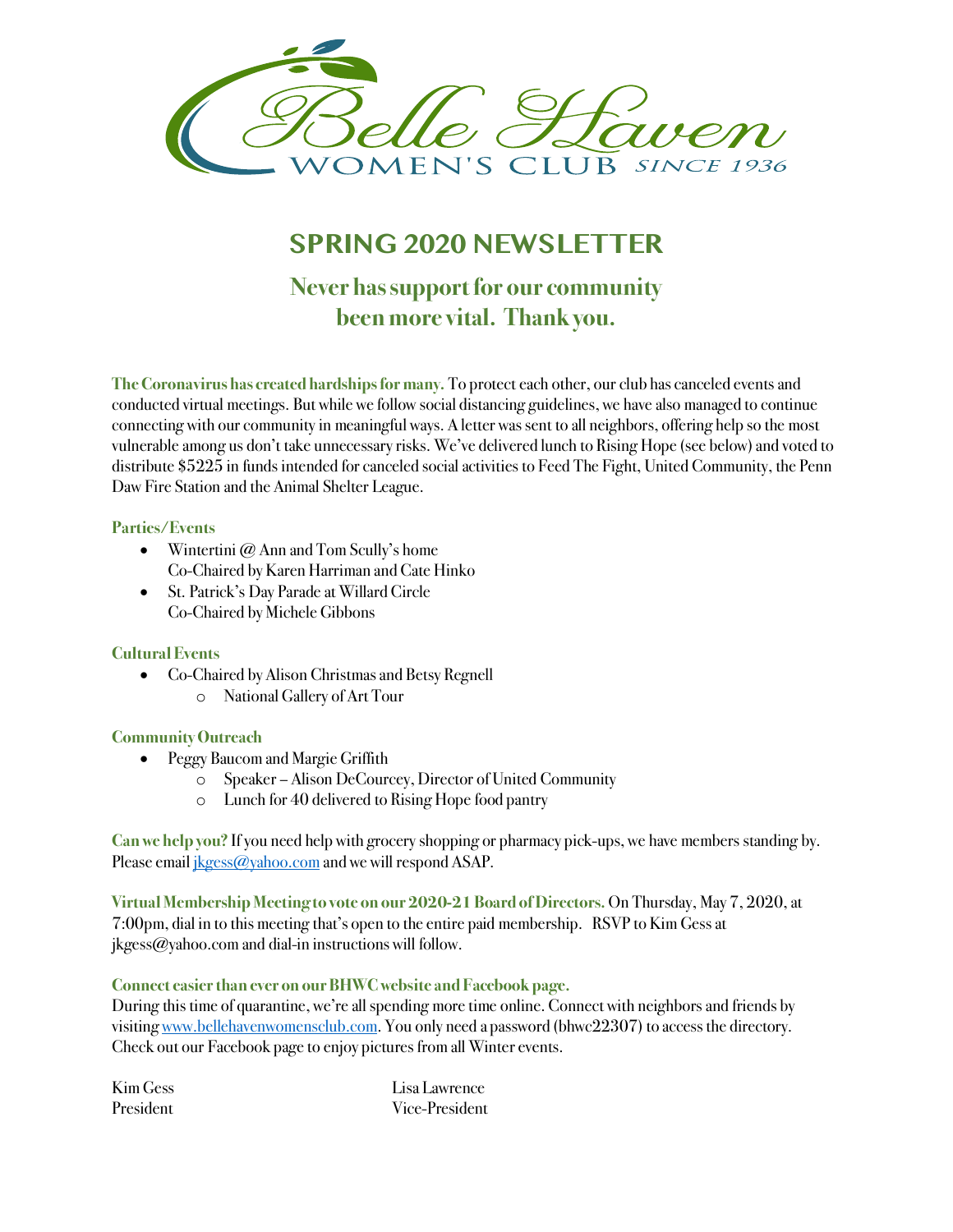# **2020 SPRING CALENDAR OF EVENTS**

## **April 2020**

All events canceled due to Covid-19 virus

**May 2020**

**Thursday, May 7 BHWC Virtual Membership Meeting**  7:00pm RSVP to Kim Gess at jkgess@yahoo.com. Dial-in instructions will follow.

# **Thank You Note**

Our heartfelt gratitude goes to the doctors, nurses and volunteers whose courage and commitment are making the difference for patients, families and community members.

# **Garden Club**

Our tours of gardens this past spring have been cancelled due to social distancing, but we have been able to garden in our own gardens, and through classes given on-line by the Master Gardeners of Northern Virginia. You can go to their website (https://mgnv.org/public-education-events/vce-horticulture-programs-registration) to see what courses are being offered and to obtain links to on-line classes.

Garden Club President Eleni Silverman has also been providing gardening tips on spring garden chores, and tackling the weeds and garden predators that have been out so far this year. You can find these on the Garden Club website (www.bellehavengardenclub.com) or email her at elenisilverman@gmail.com to be placed on the Garden Club mailing list.

We are hoping to have a final meeting on June 16th at the home of ElenI Silverman whose deck should be able to accommodate members while observing social distancing. If we can meet, we will discuss the current state of our gardens, any helpful tips on gardening these days, and next year's tours and speakers.

Garden Club President Eleni Silverman and Vice President Janet Forsgren hope that you are all well, and able to get some respite by working outside in all this fresh air. One good thing about the need to stay home is that the air is now much cleaner and clearer, and our Belle Haven gardens have become lush spaces to get outside.